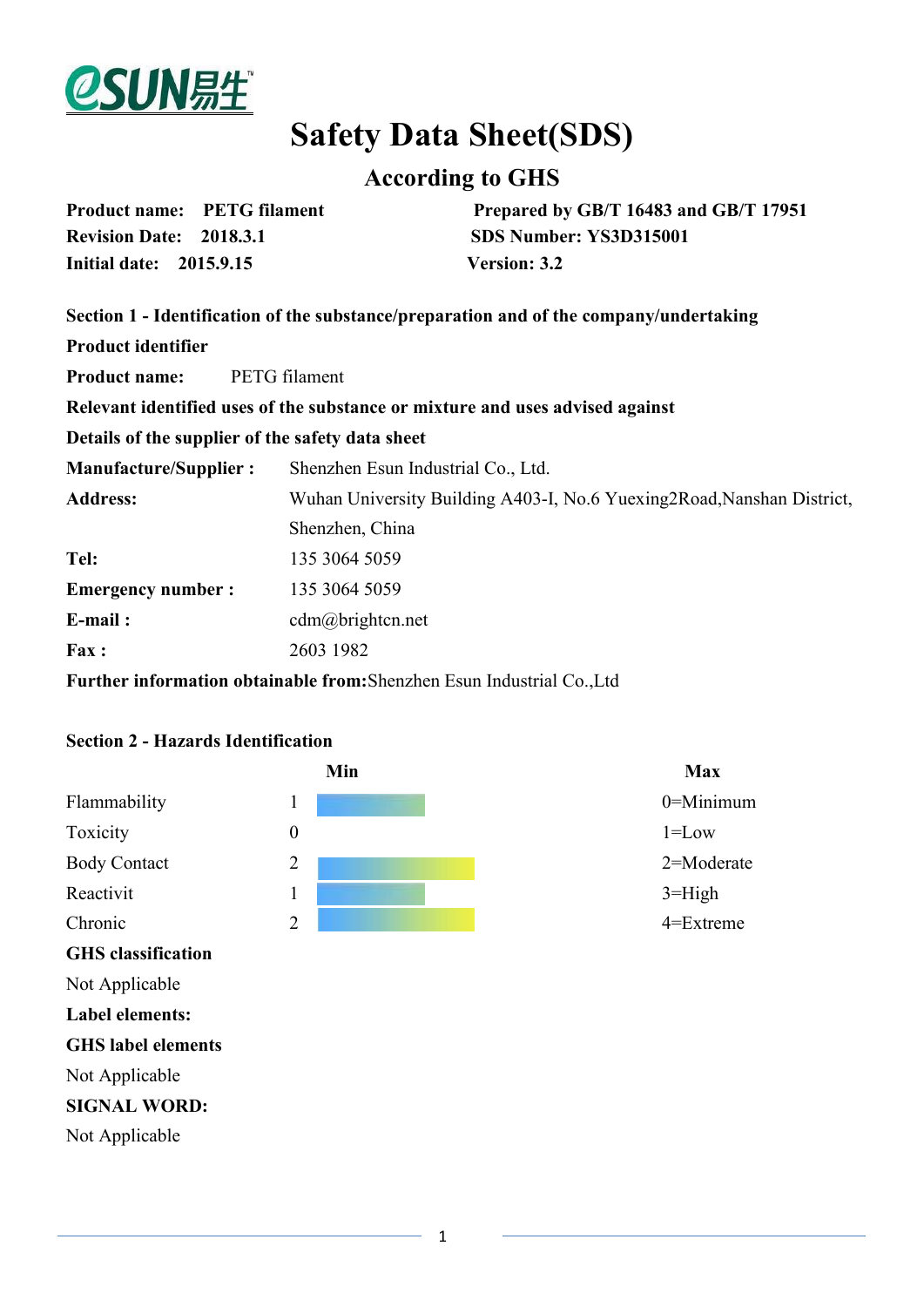#### **Section 3 –Composition/Information on Ingredients**

| <b>Ingredient Name</b> | CAS No.    | EC No. | Content $(\% )$ |  |
|------------------------|------------|--------|-----------------|--|
| PETG                   | 25038-91-9 | $- -$  | 100             |  |

#### **Section 4 - First Aid Measures**

#### **INGESTION**

- Immediately give a glass of water.
- First aid is not generally required. If in doubt, contact a Poisons Information Centre or a doctor.

#### **EYE**

If this product comes in contact with eyes:

- Wash out immediately with water.
- If irritation continues, seek medical attention.
- Removal of contact lenses after an eye injury should only be undertaken by skilled personnel.

#### **SKIN**

If skin or hair contact occurs:

- Flush skin and hair with running water (and soap if available).
- Seek medical attention in event of irritation.

#### **Inhalation**

- If dust is inhaled, remove from contaminated area.
- Encourage patient to blow nose to ensure clear passage of breathing.
- If irritation or discomfort persists seek medical attention.

#### **Indication of any immediate medical attention and special treatment needed**

• Treat symptomatically.

### **Section 5 - Firefighting Measures EXTINGUISHING MEDIA**

• Do NOT direct a solid stream of water or foam into burning molten material; this may cause spattering and spread the fire.

- Foam.
- Dry chemical powder.
- BCF (where regulations permit).

#### **FIRE FIGHTING**

• Alert Fire Brigade and tell them location and nature of hazard.

2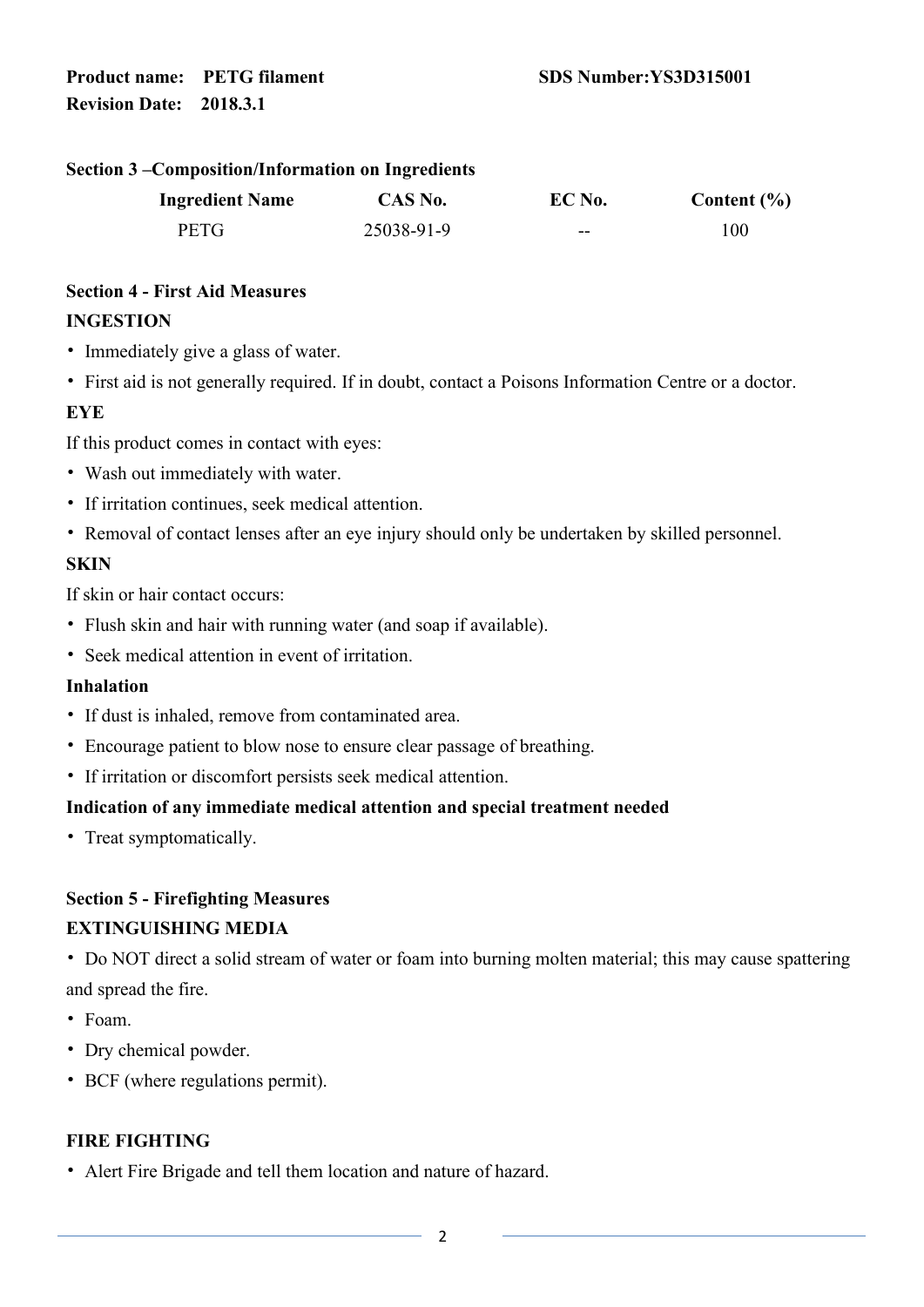- Wear breathing apparatus plus protective gloves.
- Prevent, by any means available, spillage from entering drains or water courses.
- Use water delivered as a fine spray to control fire and cool adjacent area.

#### **FIRE/EXPLOSION HAZARD**

- Combustible solid which burns but propagates flame with difficulty.
- Organic powders when finely divided over a range of concentrations regardless of particulate size or shape and suspended in air or some other oxidizing medium may form explosive dust-air mixtures and result in a fire or dust explosion (including secondary explosions).

#### **FIRE INCOMPATIBILITY**

• Avoid contamination with oxidising agents i.e. nitrates, oxidising acids, chlorine bleaches, pool chlorine etc.as ignition may result

## **Section 6 –Accidental Release Measures MINOR SPILLS**

• Generally not applicable

#### **MAJOR SPILLS**

• Generally not applicable

Personal Protective Equipment advice is contained in Section 8 of the SDS.

## **Section 7 - Handling and Storage PROCEDURE FOR HANDLING**

- Limit all unnecessary personal contact.
- Wear protective clothing when risk of exposure occurs.
- Use in a well-ventilated area.
- Avoid contact with incompatible materials.
- Store in original containers.
- Keep containers securely sealed.
- Store in a cool, dry, well-ventilated area.
- Store away from incompatible materials and foodstuff containers.

#### **SUITABLE CONTAINER**

• Multi-ply paper bag with sealed plastic liner or heavy gauge plastic bag.

• NOTE: Bags should be stacked, blocked, interlocked, and limited in height so that they are stable and secure against sliding or collapse. Check that all containers are clearly labelled and free from leaks.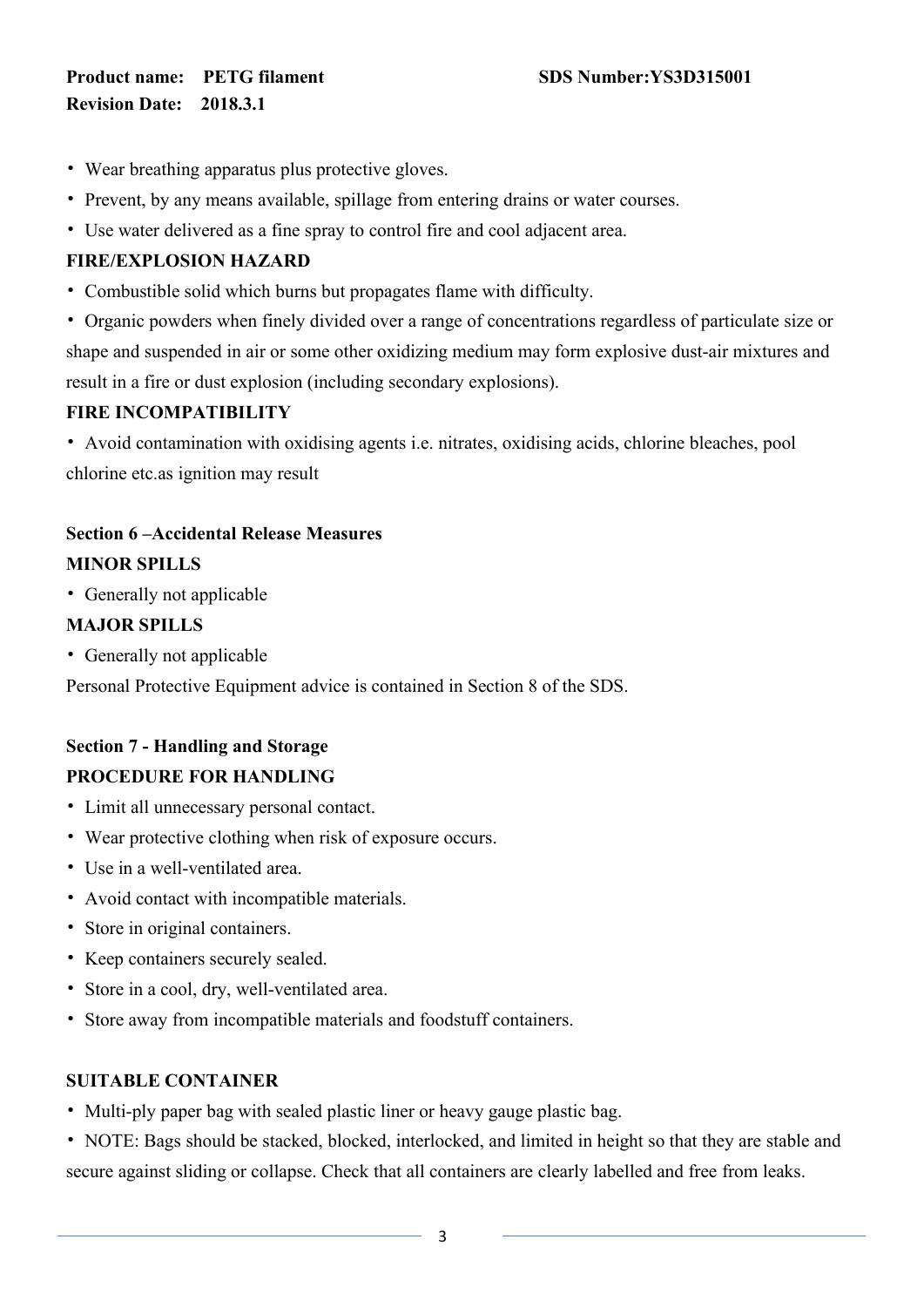Packing as recommended by manufacturer.

#### **STORAGE INCOMPATIBILITY**

• Avoid reaction with oxidising agents

## **Section 8 - Exposure Controls, Personal Protection EXPOSURE CONTROLS**

#### **Appropriate engineering controls**

For molten materials:

Provide mechanical ventilation; in general such ventilation should be provided at compounding/ converting areas and at fabricating/ filling work stations where the material is heated. Local exhaust ventilation should be used over and in he vicinity of machinery involved in handling the molten material. Keep dry!!

Processing temperatures may be well above boiling point of water, so wet or damp material may cause a serious steam explosion if used in unvented equipment.

Engineering controls are used to remove a hazard or place a barrier between the worker and the hazard.

#### **Personal protection**



#### **Eye and face protection**

- Safety glasses with side shields.
- Chemical goggles.

• Contact lenses may pose a special hazard; soft contact lenses may absorb and concentrate irritants. A written policy document, describing the wearing of lenses or restrictions on use, should be created for each workplace or task.

#### **Skin protection**

See Hand protection below

#### **Hands/feet protection**

The selection of suitable gloves does not only depend on the material, but also on further marks of quality which vary from manufacturer to manufacturer. Where the chemical is a preparation of several substances, the resistance of the glove material can not be calculated in advance and has therefore to be checked prior to the application.

The exact break through time for substances has to be obtained from the manufacturer of the protective

4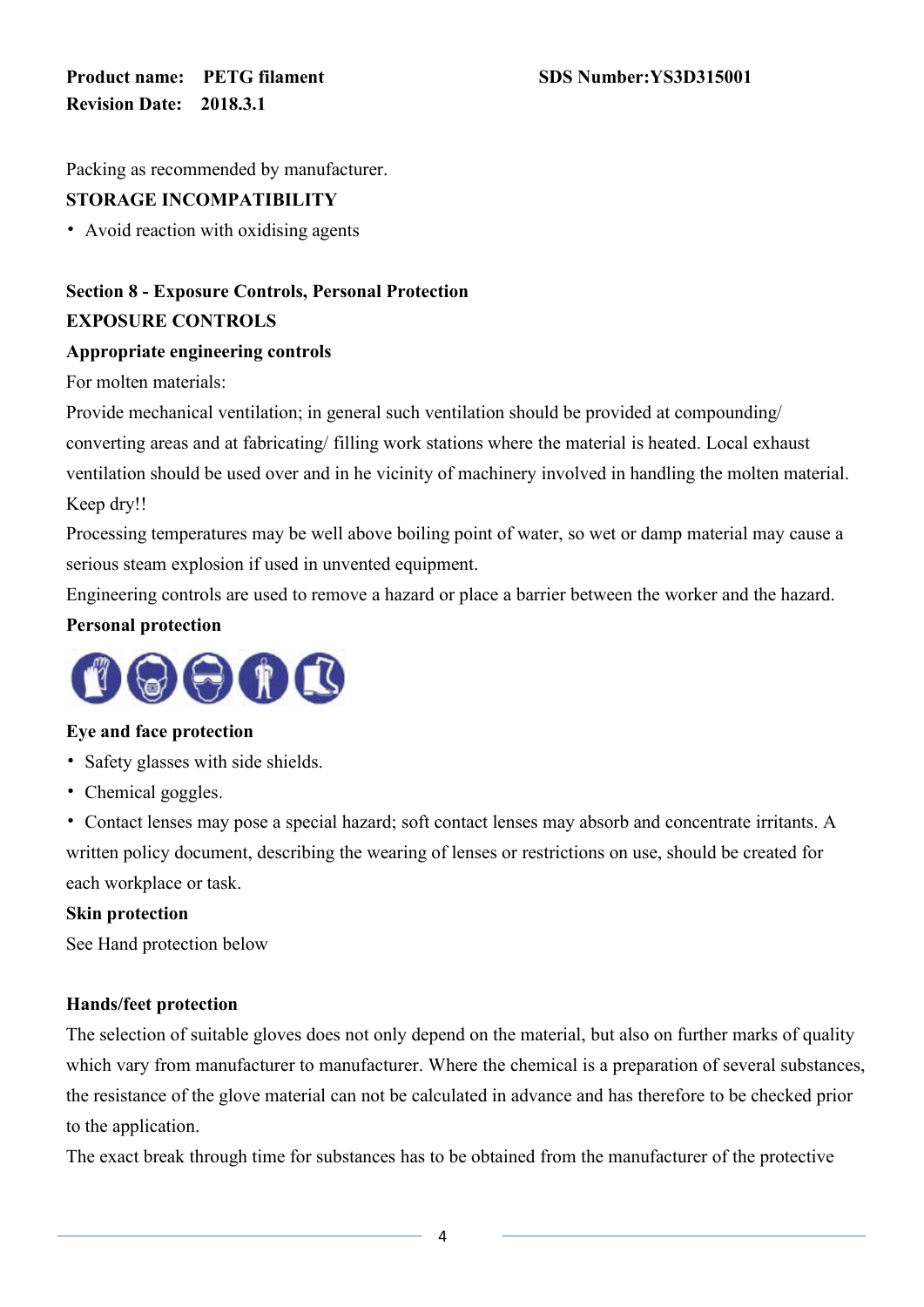gloves and.has to be observed when making a final choice.

Suitability and durability of glove type is dependent on usage.

#### **Body protection**

See Other protection below

## **Other protection**

- Overalls.
- P.V.C. apron.
- Barrier cream.

| <b>Section 9 - Physical and Chemical Properties</b>   |                                          |  |
|-------------------------------------------------------|------------------------------------------|--|
| Information on basic physical and chemical properties |                                          |  |
| Odour                                                 | <b>Odorlessness</b>                      |  |
| Form                                                  | Solid                                    |  |
| Melting Range (°C)                                    | No data                                  |  |
| <b>Boiling Range (°C)</b>                             | No data                                  |  |
| Flash Point $(^{\circ}C)$                             | No data                                  |  |
| Decomposition Temp $(^{\circ}C)$                      | No data                                  |  |
| Autoignition Temp $(^{\circ}C)$                       | No data                                  |  |
| <b>Upper Explosive Limit (%)</b>                      | No data                                  |  |
| Lower Explosive Limit (%)                             | No data                                  |  |
| <b>Volatile Component (%vol)</b>                      | No data                                  |  |
| Solubility in water $(g/L)$                           | Insoluble in water                       |  |
| p H (1% solution)                                     | No data                                  |  |
| p H (as supplied)                                     | No data                                  |  |
| Print Temp $(^{\circ}C)$                              | 230-250                                  |  |
| Bed Temp( ${}^{\circ}$ C)                             | 60-80                                    |  |
| Density $(g/cm^3)$                                    | 1.23                                     |  |
| Heat Distortion Temp (°C,0.45MPa)                     | 64                                       |  |
| Melt Flow Index (g/10min)                             | $6.6(230^{\circ}\text{C}/2.16\text{kg})$ |  |
| <b>Tensile Strength (MPa)</b>                         | 49                                       |  |
| Elongation at Break $(\% )$                           | 280                                      |  |
| <b>Flexural StrengthMPa</b>                           | 60                                       |  |
| <b>Flexural Modulus (MPa)</b>                         | 1170                                     |  |
| IZOD Impact Strength (kJ/m <sup>2</sup> )             | 7.6                                      |  |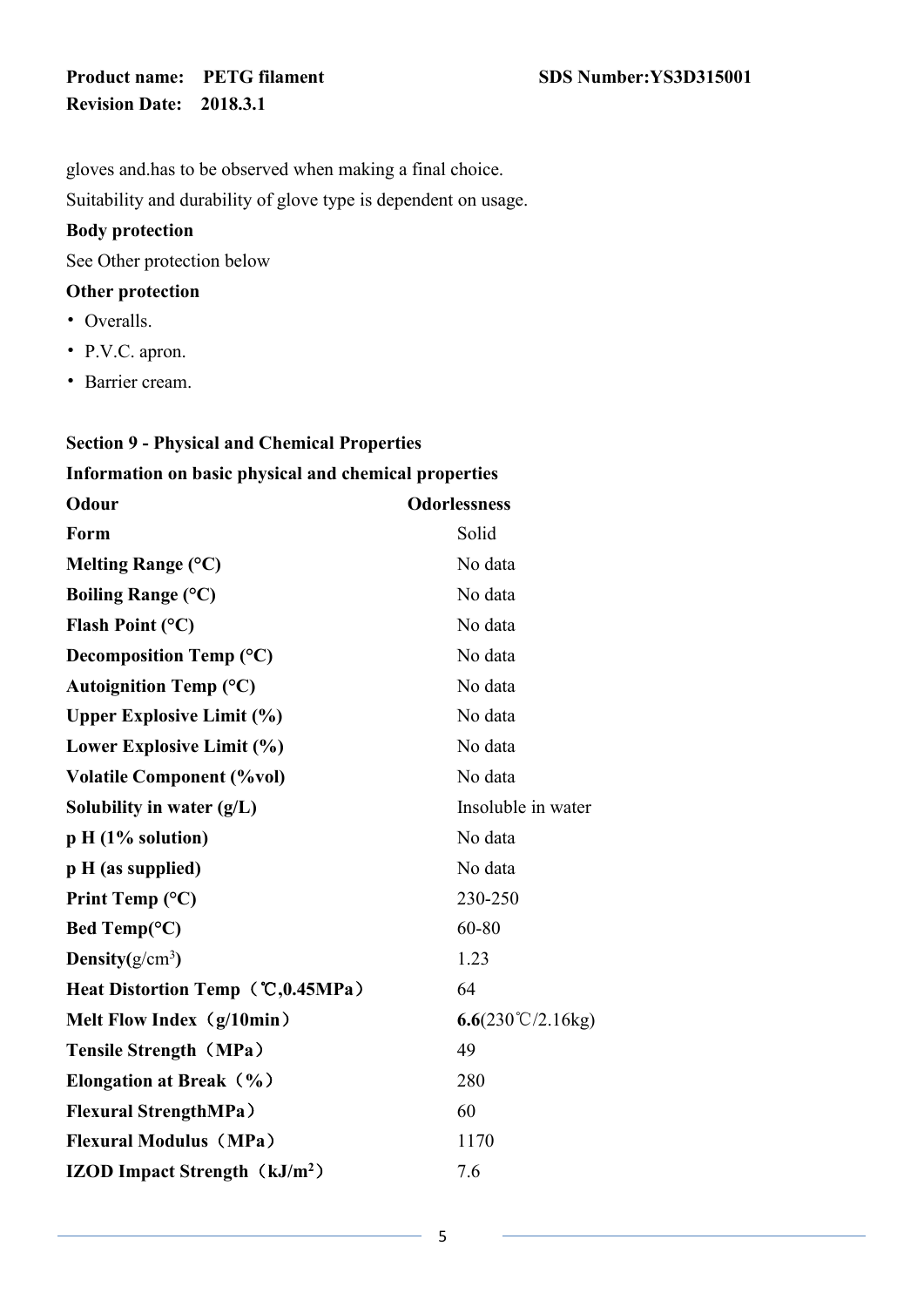## **Section 10 - Stability and Reactivity**

#### **Reactivity**

See section 7

#### **Chemical stability**

- Unstable in the presence of incompatible materials.
- Product is considered stable.
- Hazardous polymerisation will not occur.

|                                | <b>Section 11 - Toxicological Information</b> |
|--------------------------------|-----------------------------------------------|
|                                | Information on toxicological affects          |
| <b>Acute Toxicity</b>          |                                               |
|                                | LD/LC50 values relevant for classification    |
| No data.                       |                                               |
| <b>Primary irritant effect</b> |                                               |
| On the skin                    |                                               |
| No data.                       |                                               |
| On the eyes                    |                                               |
| No data.                       |                                               |
| <b>Inhaled</b>                 |                                               |
| No data.                       |                                               |
| <b>Sensitization:</b> No data. |                                               |

| <b>Section 12 - Ecological Information</b> |  |
|--------------------------------------------|--|
|--------------------------------------------|--|

| Ingredient | <b>Persistence: Water/Soil</b> | <b>Persistence: Air</b> | <b>Bioaccumulation</b> | <b>Mobility</b>         |  |
|------------|--------------------------------|-------------------------|------------------------|-------------------------|--|
| PETG       | $\overline{\text{OW}}$         | $\overline{\text{OW}}$  | LOW                    | $\overline{\text{10W}}$ |  |

#### **Section 13 - Disposal Considerations**

Legislation addressing waste disposal requirements may differ by country, state and/ or territory. Each user must refer to laws operating in their area. In some areas, certain wastes must be tracked.

A Hierarchy of Controls seems to be common - the user should investigate:

- Reduction
- Reuse
- Recycling